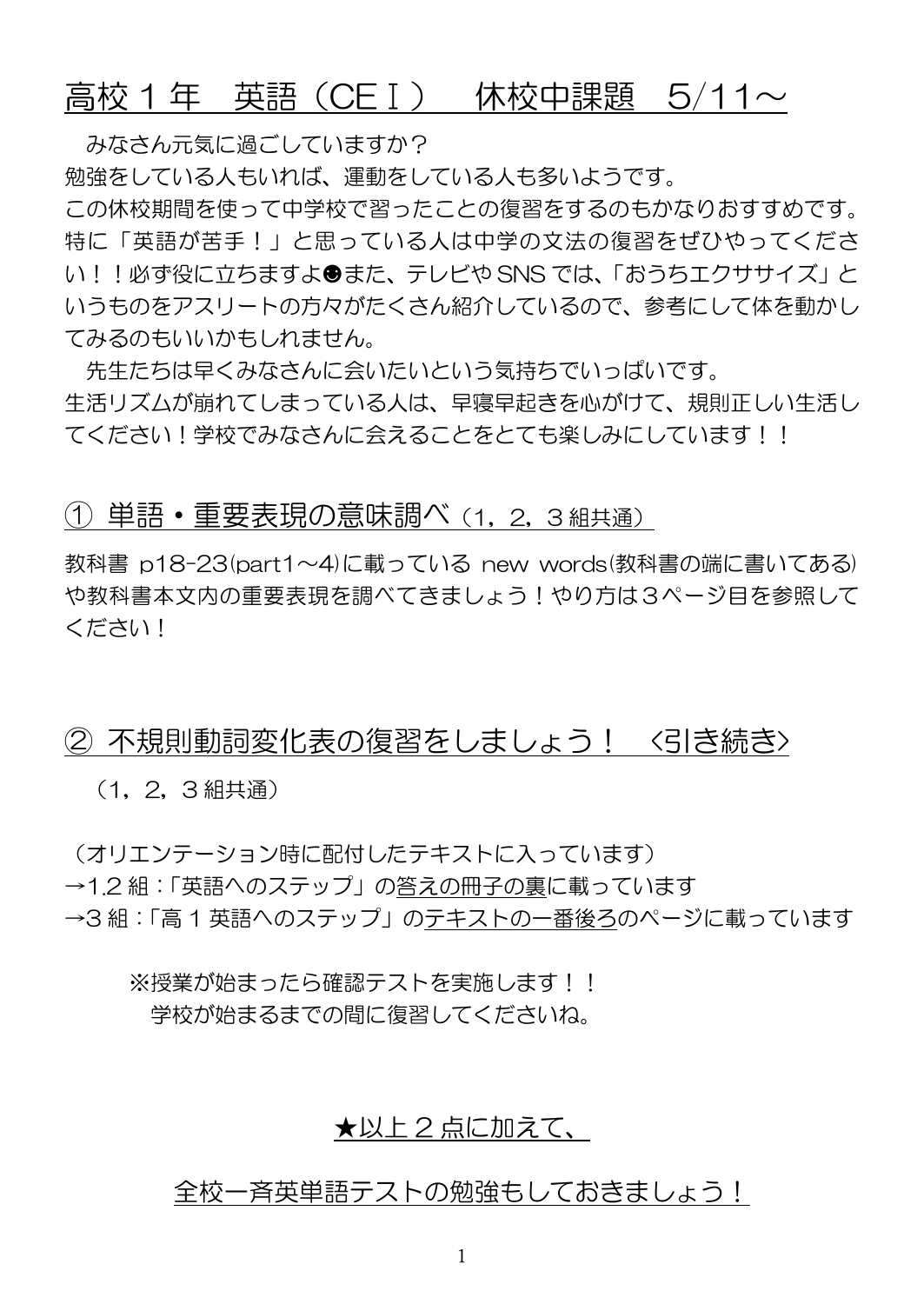※質問等ございましたら、学校に電話(03-3467-1511)して、確認してください。 (時間は 13:00~3:30 の間に CEⅠ担当の佐々木彩花までお願いします)

※お知らせ

第 1 回全校一斉英単語テストは授業が始まったら試験をする予定なので勉強をし てきてください。(入学式の時に配ったプリントに範囲が載っています)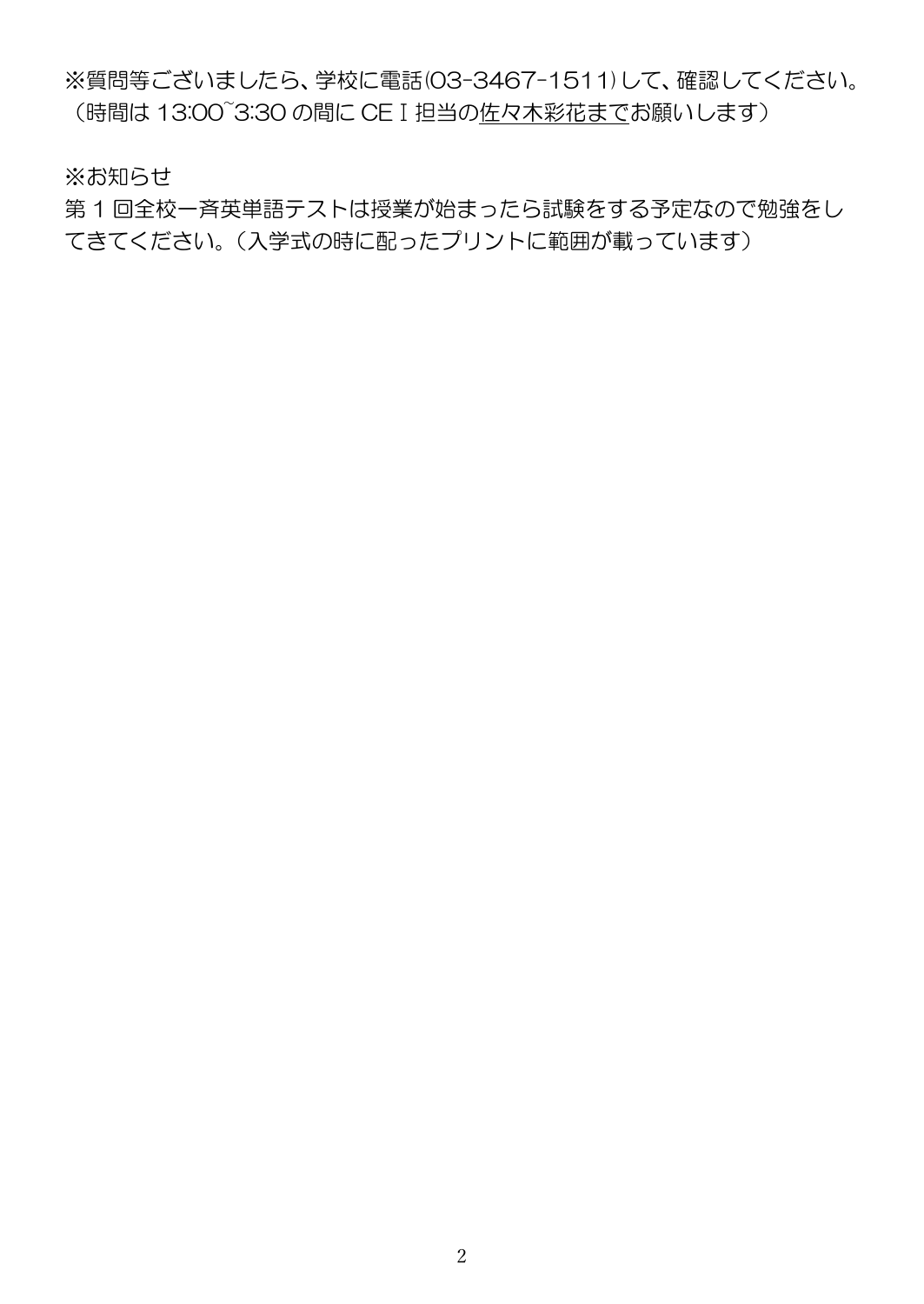# 〈やりかた〉

① 教科書の端に書かれている New Words をノートに書いた文に印をつける ② 単語の下に品詞と意味を書く

品詞って辞書のどこに書いてあるの、、、?

→辞書で単語を調べたときに四角で書いてあるものが品詞です!

(名:名詞 動:動詞 形:形容詞 副:副詞)



③ p5-8の緑で印が付いている表現をノートに印をつけ、意味を調べて下に書く ④ その他、分からない単語があれば、印をつけて下に品詞と意味を書く

# ★ 新出単語、重要表現、その他分からない単語 で色分けをすると、復習しやすくなると思います!

〈ノート作りの例〉では、新出単語を黄色、重要表現をピンク、その他分からない 単語を青で色分けしていますが、色は何色でも大丈夫です☻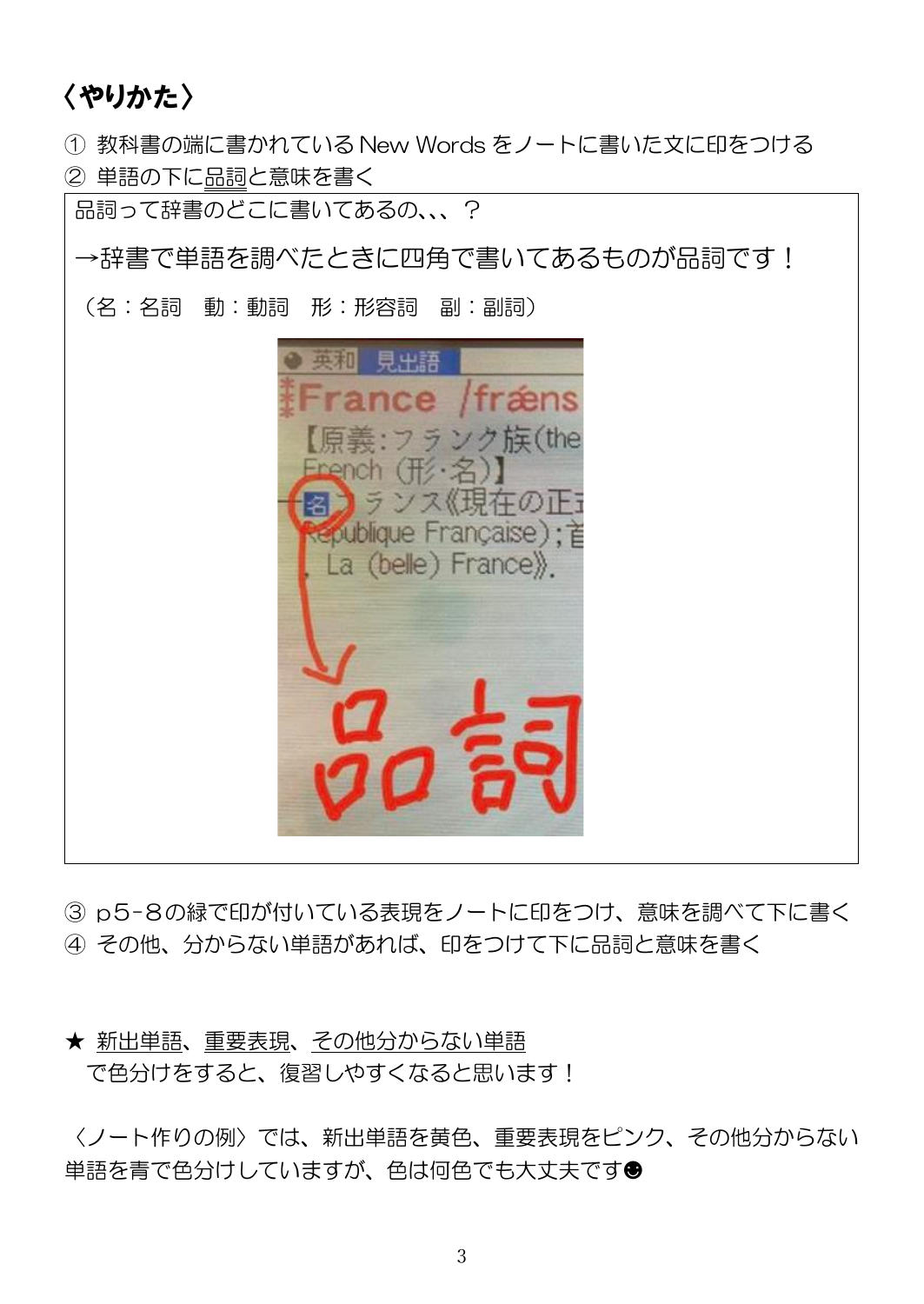# 〈ノート作りの例〉

 $(190)$  = 7 (3) How about a piece of Karaage? says a girl. レ気味もなく "Thanks!" answers her friend. くやかたつ The above is one scene from an anime. 8日 清面  $\frac{1}{2}$  $45 - 157$ School girls are earing bentos at Junch time. 五丁 You've probably had a bento for lunch like these girls many times  $69577$  $(21073)$ 暫味  $0000$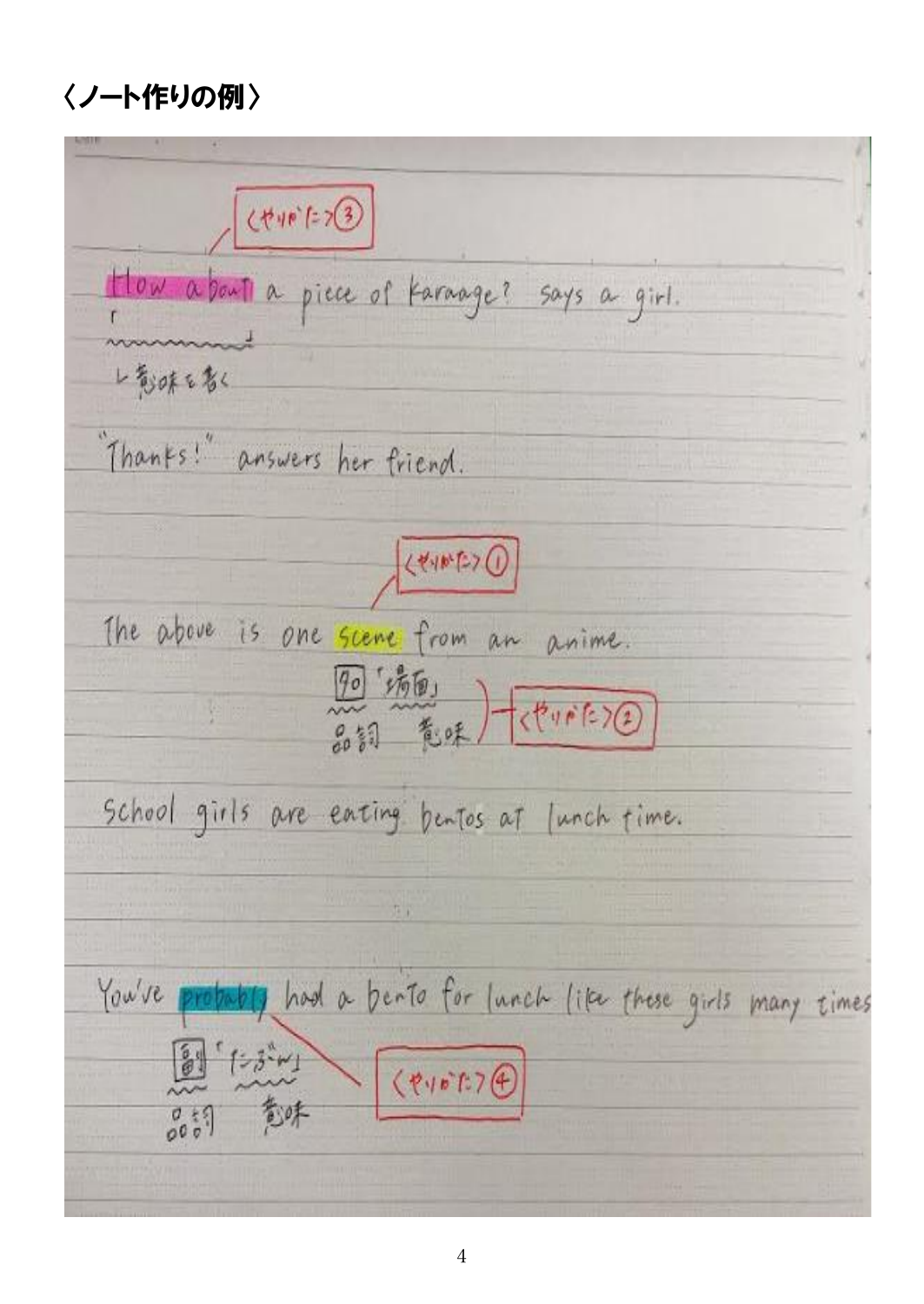# LESSON 2 Oh Bento!

お弁当箱の中にご飯やおかずが彩りよく詰められています.一つ一つの素材はごくありふれた ものでも,それらは小さな箱の中で見事に調和しています.ふだん私たちが何気なく食べてい るこのお弁当に,和食の伝統や歴史が詰まっていることを知っていますか.

Part 1

"How about a piece of *karaage*?" says a girl.

"Thanks!" answers her friend.

 The above is one scene from an anime. School girls are eating bentos at lunch time. You've probably had a bento for lunch like these girls many times.

 Most French people, however, had never seen such a lunch before they watched Japanese anime. They took a great interest in the scenes of people eating bentos. To French people, they looked like full-course meals of rice and other delicious things packed into little boxes.

 The French have always loved cooking and eating good food, and France is famous for its gourmet culture. The Japanese bento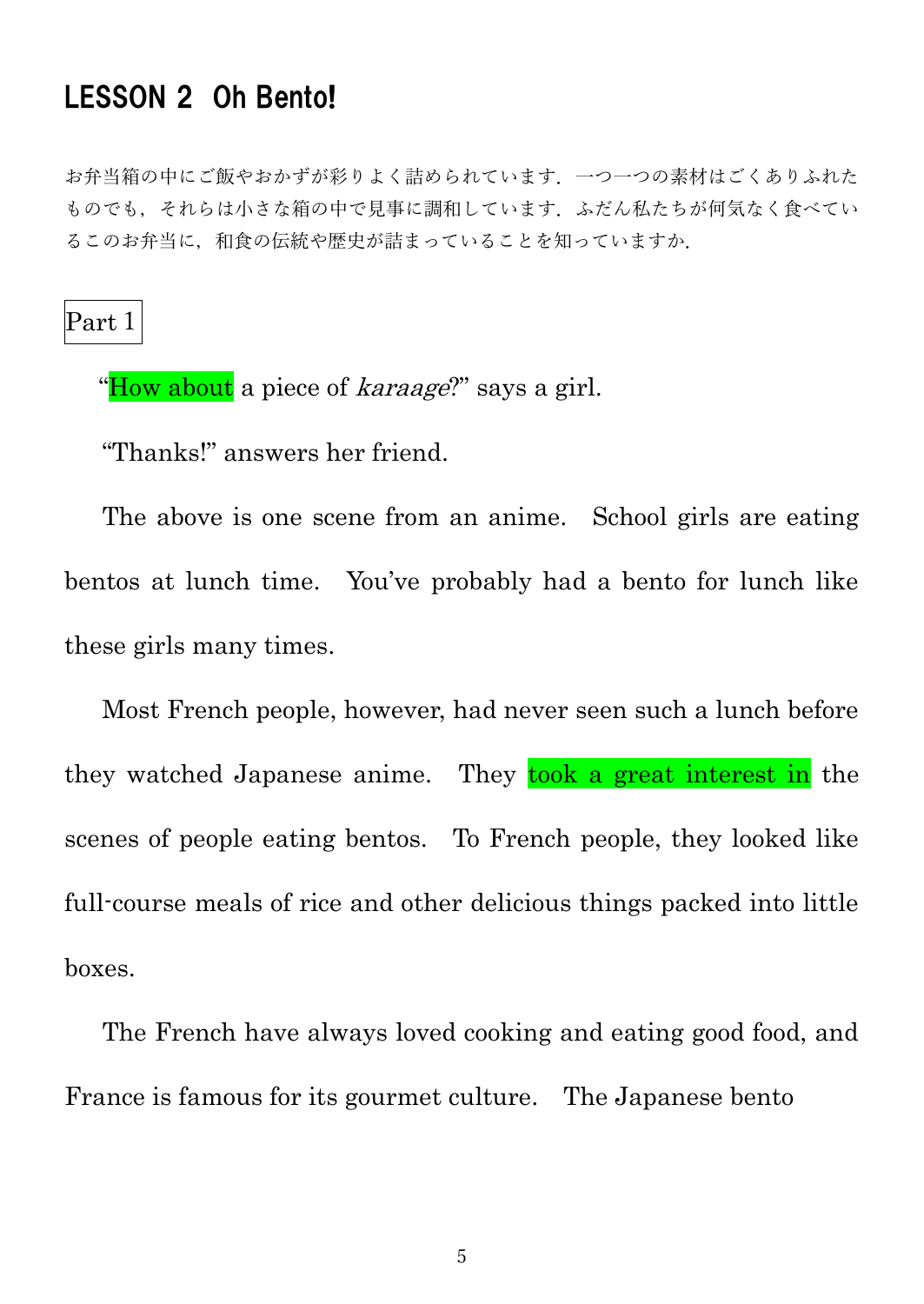appealed to people in France so much that it has become popular

★so~that…で調べる

there. Now it has also spread to other countries.

Part2

Let's have a look at a bento shop in Paris. Bentos made with different kinds of Japanese foods line the shelves. Some also contain things that have been arranged to match Parisians' tastes. For example, cold *udon* noodles are mixed with sesame sauce, or rice balls are made with dried tomatoes and parsley.

 In New York, ekiben or "station bentos" were once sold at Grand Central Terminal in 2013. Tourists and New Yorkers were attracted to these bentos and eagerly bought them. There was, for example, a tofu hamburger *ekiben* that suited Americans' tastes.

 Why do bento fans in other countries enjoy Japanese bentos so much? Most of them will tell you it's because bentos contain many different items, taste great, are pleasing to the eye, and are healthy.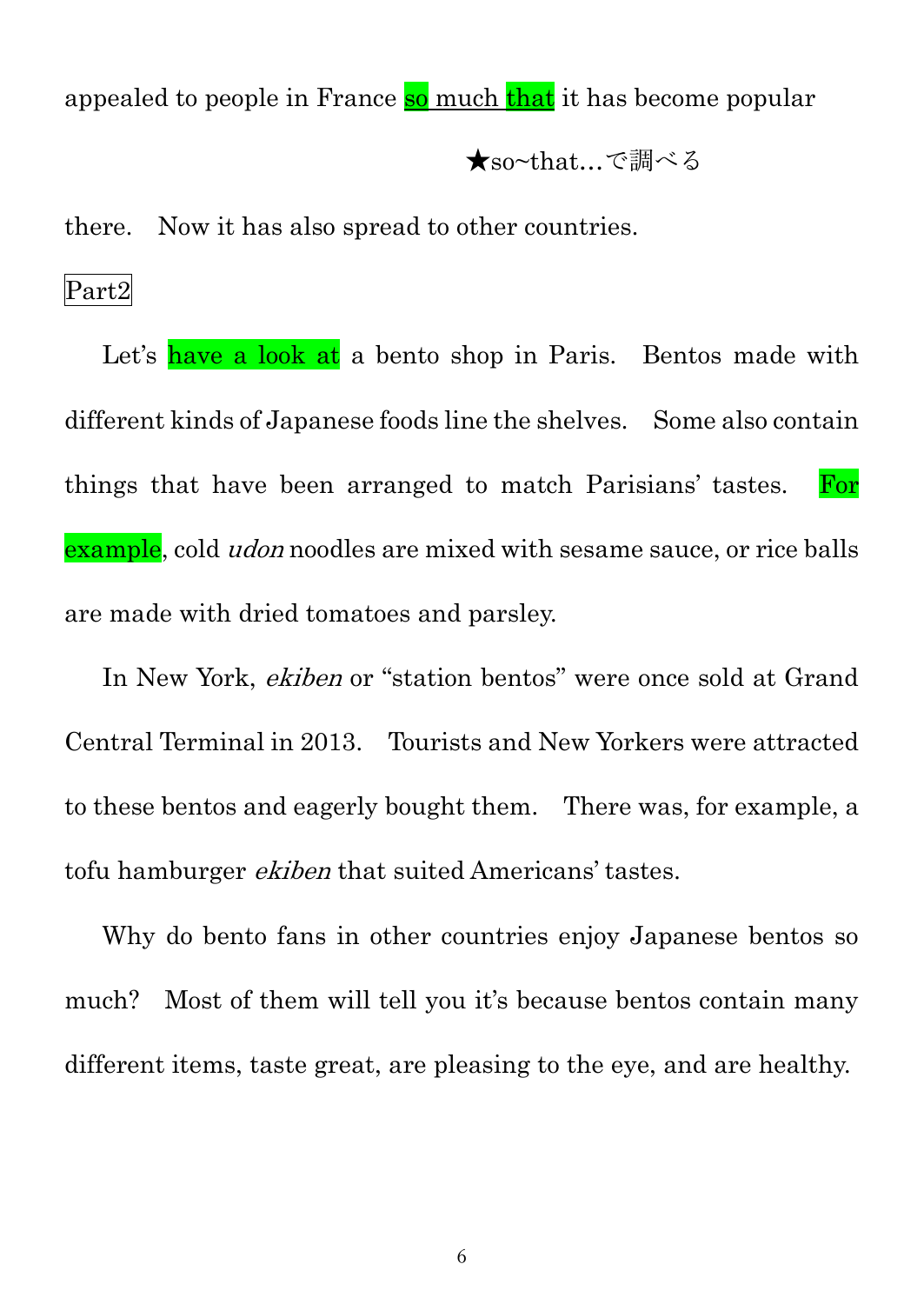Part3

People in other countries use the word "bento," just as we do! It has a special meaning that "boxed lunch" in English doesn't have.

 A bento generally contains rice plus several other items with various seasonings, and they are all **packed into** a box. It's a colorful, well-balanced meal that follows the traditions of *washoku*.

 In Japanese cooking it has been a tradition to use ingredients with five flavors and five colors, and prepare them by using five methods. The five flavors are salty, sour, bitter, sweet, and hot. The five colors are white, yellow, red, green, and black. The five methods of preparation are serving food raw, stewing, grilling, deep-frying, and steaming. The way of showing a dish is also important. The Japanese have a saying that: "you eat with your eyes first." The beautiful and nutritional Japanese bento is influenced by this tradition.

7